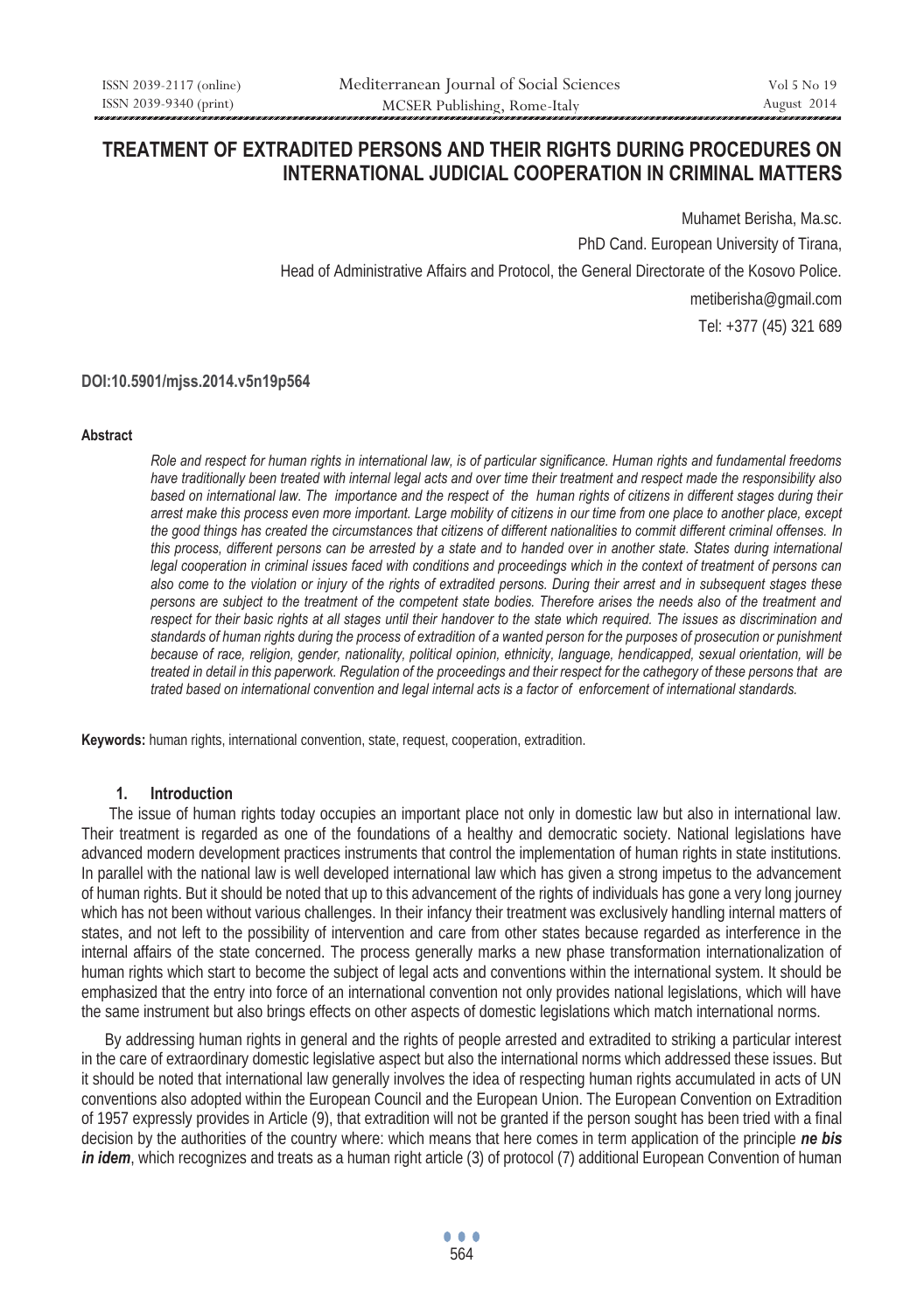| ISSN 2039-2117 (online) | Mediterranean Journal of Social Sciences | Vol 5 No 19 |
|-------------------------|------------------------------------------|-------------|
| ISSN 2039-9340 (print)  | MCSER Publishing, Rome-Italy             | August 2014 |

rights<sup>1</sup>. Another example could be the European Convention on the Transfer of Sentenced Persons of 1983, which in article 3.1 (d) provided that the inmate was transferred shall be deemed to give his consent<sup>2</sup>. It should be noted that the person wanted by another state for the purpose of criminal procedure or execution of sentence may be extradited from a certain state to another state, only under the conditions prescribed by law. Most recently, human rights have begun to extend into the field of politics and justice, which previously have been concerned by their influence.

 Human rights in this context those persons that are in the extradition proceedings are handled by international law, namely conventions and other international acts of the United Nations, the Council of Europe and the European Union, which is provided through a contribution precious in their promotion and protection. Among the major international acts through which protected the rights and fundamental freedoms should be mentioned: the Universal Declaration of Human Rights (UN), the International Covenant on civil rights and liberties and political European Convention for the protection of freedoms and human rights etc.

## **2. International cooperation in combating crime and extradition**

 In combating international crime today there is a necessary need for cooperation between countries, and in different forms, considering that large movements of people from one country to another have made the perpetrators of various offenses be mostly foreign nationals, not citizens of the state where the offense occurred. In this context are well established principles of international cooperation in the detection, arrest and punishment of persons guilty of committing various criminal acts. International cooperation in particular has been given priority in cases of war crimes and crimes against humanity, it is derived from the resolution of the General Assembly of the United Nations 3074 (XXVIII) of 3 December 1973, which provides Principles of International Cooperation the detection, arrest and punishment of persons guilty of War Crimes and Crimes against Humanity. In this context emerges as a form of extradition and international cooperation between states, which means the service of a criminal suspect usually under the provisions of a treaty or statute of an authority (as a country) to another that has jurisdiction to conduct the trial.

### **3. Treatment of persons based on principles and international acts**

 Known principle of legality or legitimacy expressed through Latin aphorisms: *nullum crimen, nulla poena sine lege*, which means that a work cannot be considered a crime and its perpetrator cannot be punished if the first is not prescribed by law, represents one of the fundamental principles by which protected the rights and fundamental freedoms and in particular when we are dealing with people who are at the stage of extradition from one state to another state. The principle of legality as one of the legal mechanisms to protect the freedoms and human rights extends his influence in the field of international criminal cooperation especially in extradition cases when it is required that the offense for which extradition is sought must be foreseen as a criminal offense, as in the state where the person, or in any state that requires extradited<sup>3</sup>. Harsh punishments and not humane international community has made some limits which must be respected in order to sanctions and actions of state bodies are not repressive to the freedoms and fundamental rights of persons who are in long procedure and final decisions.

 Adhering to the basic principles to these inhumane acts are expressly provided for in international conventions. If we refer to article (5) of the Universal Declaration of Human Rights expressly states that no one may be subjected to torture, inhuman or cruel, inhuman or degrading treatment. Also it is envisaged by Article 7 of the International Covenant on Civil and Political Rights. International treaty expressly provides that prohibits the use of evidence which are the result of the implementation of torture, which is envisaged in the United Nations Convention against Torture<sup>4</sup>. The stop of applying the torture and severe punishments, inhumane and degrading treatment is set at the international level and applied as a criterion for international cooperation in criminal matters. In cases where we are dealing with a person who is required to be extradited and who may be exposed to punishment, torture or inhuman treatment or rude request will be rejected<sup>5</sup>. A similar criterion is also provided with internal acts of the Republic of Kosovo. The Law on International Legal Cooperation

 $\overline{a}$ 1Jean Pradel, Geert Corstwns & Gert Vermeulen, European Criminal Law, 2009, pg 31. 2Ibid.

<sup>3</sup>Ismet Salihu, International Criminal Law, 2005, pg. 65.<br>4UN Convention against Torture, 1984.<br>5Ismet Salihu, International Criminal Law, 2005, pg. 66.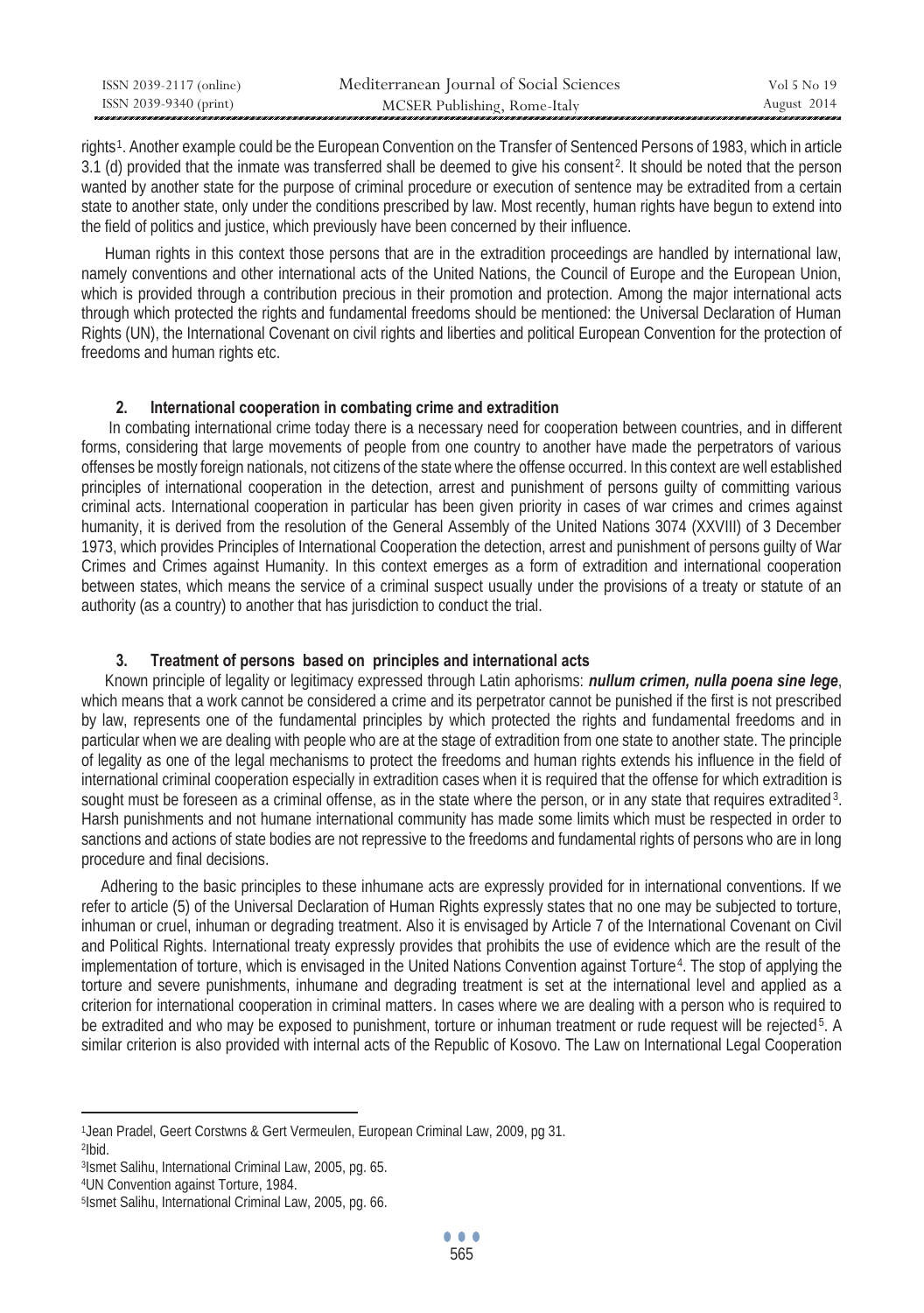| ISSN 2039-2117 (online) | Mediterranean Journal of Social Sciences | Vol 5 No 19 |
|-------------------------|------------------------------------------|-------------|
| ISSN 2039-9340 (print)  | MCSER Publishing, Rome-Italy             | August 2014 |

in Criminal matters in section 15 relating to torture, inhuman, or degrading treatment or maltreatment does not allow extradition if there is reasonable suspicion that the person extradited will be treated or punished in a cruel or degrading<sup>1</sup>.

### **4. Rights to extradition**

 Extradited person owns all the rights that are provided for in international conventions and the laws of the state of persons who are accused and who conducted the trial. In order to protect the rights of a person whose extradition is sought by any country or organization, are also provided when extradition is not allowed such as extradition for political offenses or offenses connected with political offenses, extradition for offenses purely military, extradition is not allowed when the prescription is made prosecution or execution of sentence in accordance with domestic law or the law of the requesting State $2$ .

 It should be emphasized that even in cases of re-extradition to a third country, the extradited owns all the rights provided by international conventions and the laws of the states to extradite person's cases. Among owns the rights to extradition include: presumption of innocence, the right to a fair and independent court, applies rules of *ne bis in idem*, which means that they cannot be punished twice for the same offense, the right to freedom of thought, conscience and religion, the prohibition of discrimination, prohibition of torture, etc. For all these rights we have given the explanations in particular.

### **4.1. Presumption of innocence**

 Presumption of innocence is considered among the basic principles and guarantees for the protection of fundamental freedoms and human rights. It is clear that under this maxim no one can be considered guilty of the offense unless concluded with a final judgment of the court in the procedure prescribed by law. Presumption of innocence is regulated by international conventions of human rights, e.g. European convention on human rights and fundamental freedoms that "any person charged with a criminal offense shall be presumed innocent until proven guilty legally"<sup>3</sup>. Naturally, this applies to proceedings in international cooperation in the extradition of persons from one country to another. In this context, countries should pay attention and care when it comes to the treatment of persons extradited.

### **4.2. The right to a fair and independent court**

 As a principle, of special importance for freedoms and rights of the persons in the procedure is accepted as a fundamental principle in many important international acts. In Article 10 of the Universal Declaration of Human Rights states: "Everyone has the right to full equality, that his case be treated fairly and publicly by an independent court and impartial ... <sup>4</sup>" This principle also dealt with international pact for freedom and civil and political rights in nënin14 European Convention for Human Rights in Article 6.

 Regarding gravity extradite persons connected with the guarantee of a fair trial and impartial regarded as one of the conditions which must be met to allow extradition. Such a postulate is also stipulated in the Model Convention on Extradition approved by the United Nations, which will not allow extradition if there is a fair and impartial. United have this right guaranteed by the constitution, e.g. Kosovo's Constitution states in Article 31: "Everyone is guaranteed equal protection of rights before courts, other state bodies and holders of public powers. Everyone has the right to public scrutiny fair and impartial decisions regarding the rights and obligations or of any criminal charge that rises against him / her within a reasonable time by an independent court and impartial, established by law ".

# **4.3. Ne bis in idem rule**

 $\overline{a}$ 

 This principle of justice is known in all countries of the world, and is also recognized in international criminal law in cases of international cooperation between states. In the dictionary<sup>5</sup> is a Latin phrase that means "not twice for the same thing", a legal rule that says one cannot be prosecuted twice for the same crime. This rule is also provided by international

<sup>1</sup>Law on International Legal Cooperation in Criminal Matters of the Republic of Kosovo, NR.04/L-31, neni 15.<br><sup>2</sup> These cases of detention and extradition are provided by the European Convention on Extradition of 13 Decemb state laws for international judicial cooperation

<sup>&</sup>lt;sup>3</sup> Article 6.2 of the European Convention on Human Rights and Fundamental Freedoms, Rome, 4.XI.1950 4Universal Declaration of Human Rights

<sup>5</sup> See electronic dictionary website, http://www.urbandictionary.com/,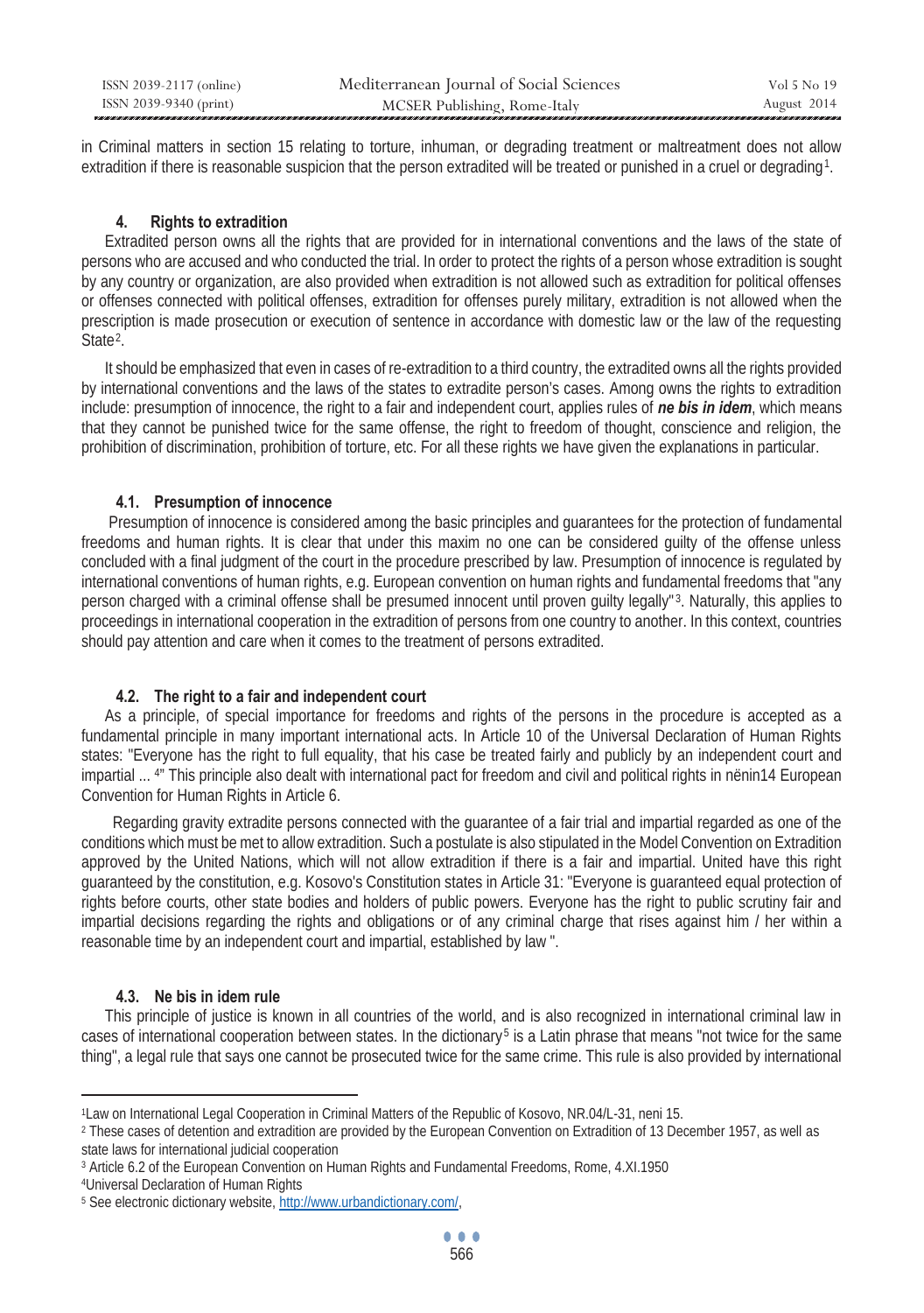| ISSN 2039-2117 (online) | Mediterranean Journal of Social Sciences | Vol 5 No 19 |
|-------------------------|------------------------------------------|-------------|
| ISSN 2039-9340 (print)  | MCSER Publishing, Rome-Italy             | August 2014 |

conventions and local laws, e.g. Code of Criminal Procedure has this rule provided for in Article 4, which states: "No one can be prosecuted and punished for the offense if released or for which he was sentenced by final judgment, if criminal proceedings against it is terminated by a final decision of the court or the indictment was dismissed by a final decision of the court ". This rule of law has also provided for international judicial cooperation in criminal matters in Article 13 which states that "extradition is not allowed if given a final decision by the local court against the person sought for the offense or offenses for which the ". Of international conventions relevant to this matter is referred to the Council of Europe Convention "for the transfer of proceedings in criminal matters" which the *ne bis in idem* rule has provided in Article 35 which states: a person, in connection with which is given to a criminal court decision final and binding, for the same act, cannot be prosecuted, punished or subjected to a sanction in another Contracting State:

- a) if it is forgiving;
- b) if the sanction is required to be implemented:
	- i. has been fully implemented or is being implemented, or
	- ii. has been subjected to pardon or amnesty, in full or in connection with the unmitigated, or
	- iii. cannot be enforced because of lapse of time;
- c) If the court convicted the defendant without requiring the application of a sanction.

From this it is clear that the *ne bis in idem* rule applies in another state if that person is given a final injunction and mandatory in any state and is the same offense in that country. So *ne bis in idem* rule is a rule and universal right of every person who is prosecuted for an offense, and is respected by all countries of the world, from here it follows that the bis in idem rule applies to persons who extradited from one state to another state under international legal cooperation procedures.

# **4.4. The right to freedom of thought, conscience and religion**

 These rights are guaranteed by all international conventions and national laws. These rights are universal human rights that cannot be denied by anyone and in any form. In Article 18 of the Universal Declaration of Human Rights states that "everyone has the right to freedom of thought, conscience and religion; this right includes freedom to change his religion or belief, and freedom, either alone or in community with others, in public or private, to manifest religion or belief of his own, through education, practice, practice, worship and observance". Even the European Convention on Human Rights has provided these rights and in article 9, paragraph 1 and 2 of its clearly stated that "everyone has the right to freedom of thought, conscience and religion; this right includes freedom to change his religion or belief and freedom, either individually or collectively, publicly or privately through worship, teaching, practice and observance. Freedom to manifest one's religion or beliefs may be subject to no limitations other than those prescribed by law and are necessary in a democratic society in the interests of public safety, for the protection of public order, health or morals or for the protection of the rights and freedoms of others ".

 Its right in the same way is guaranteed by international conventions on human rights. Special importance these rights were also given in the constitutions and laws of the states. Kosovo's constitution has the following rights provided in Section 38 where the first paragraph of this article says so decisive that: "Freedom of religion, conscience and religion is guaranteed", and in paragraph 2 of the same mother noted: "Freedom of religion, conscience and religion includes the right to receive and to manifest religion, the right to express personal beliefs and the right to accept or reject for being members of a religious community or group". In the context of international judicial cooperation and extradition should imply that for each person to be extradited from one state to another state, these rights are guaranteed and that person may exercise the right to freedom of thought, conscience and religion, and no one here cannot deny these rights. These rights, freedom to manifest one's religion, belief and conscience may be limited by law, if such a thing is necessary to protect the security and public order, health or rights of other persons.

# **4.5. Prohibition of discrimination**

 It should be emphasized that human rights are rights inherent to all human beings, without any distinction in terms of race, sex, language, religion, political or other opinion, national or social origin, property, birth or other status other. To all of us equally entitled to human rights without any discrimination. All these rights are interrelated, interdependent and indivisible. The right to equality between men is a universal and inalienable. This right is guaranteed by international conventions and national laws. European Convention specifies that "the enjoyment of the rights and freedoms set forth in this Convention shall be secured without discrimination on any ground such as sex, race, color, language, religion, political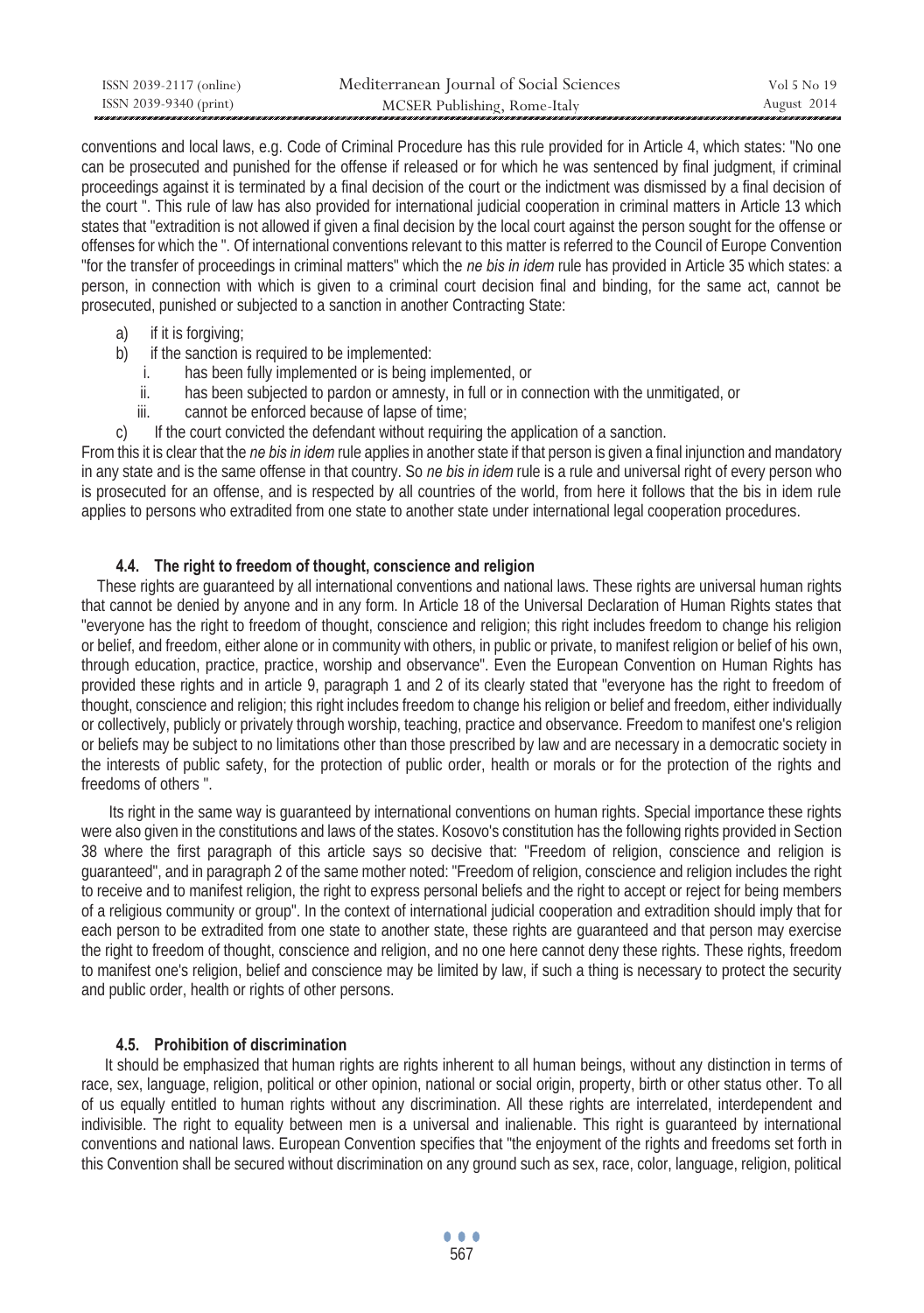| ISSN 2039-2117 (online) | Mediterranean Journal of Social Sciences | Vol 5 No 19 |
|-------------------------|------------------------------------------|-------------|
| ISSN 2039-9340 (print)  | MCSER Publishing, Rome-Italy             | August 2014 |

or other opinion, origin national or social origin, association with a national minority, property, birth or other status"1. This right is so well protected in the Universal Declaration of Human Rights which provides that "all are equal before the law and are entitled without any discrimination, be equally protected by law. All are entitled to equal protection against any discrimination that would violate this Declaration and against any incitement to such discrimination"<sup>2</sup>. The statement also points out that there is no difference between people regardless of the status of the state to which the person belongs, in Section 2 of the statement that "no distinction shall be made on the basis of the political, jurisdictional or international status of the state or country which belongs to everyone, whether state or country is independent if under trust, non-self-governing or conditions contained in any other limitation of sovereignty". In all the constitutions of the states that matter is predicted by the Kosovo constitution provides direct application of conventions and international instruments have priority in case of conflict over provisions of laws and other public institutions<sup>3</sup>. In the context of the treatment of persons extradited, this right should be respected the same as the state that makes extradition also state that agrees to extradition. A person who cannot be extradited because of gender, race, color, language, religion, political or other opinion, national origin due to social or to be denied or violated rights. In this regard he has all the same rights as the citizens of that state, without distinction.

#### **4.6. Prohibition of torture**

 The prohibition of torture is a particularly important especially for extradition cases when we consider that person to be extradited will be under the supervision of two states, as the state that receives a request for extradition to the requesting state as well. "The term "torture" means any act whereby the person officials or their promotion, intentionally caused a person severe pain or suffering physical or psychological in order to get him or by another information or a confession, punishing him for an act he has committed or are suspected of having committed, or to intimidate him or to intimidate other persons"<sup>4</sup>. Torture is prohibited by many international norms and the constitution and criminal laws of the states. It is noteworthy Convention against Torture and Other Cruel, Inhuman or Degrading Adopted and opened for signature, ratification and accession by General Assembly in its resolution 39/46 of 10 December 1984, is also torture stop with all the international conventions on human rights.

 European convention on human rights and fundamental freedoms in Article 3 provides that "no one shall be subjected to torture or inhuman or degrading treatment or punishment". European convention this mother has adapted in the same way the Kosovo Constitution in its Article 27. It should be understood that "any act of torture or any other cruel treatment or punishment, inhuman or degrading treatment is an affront to human dignity and should be condemned as a denial of the purposes of the Charter of the United Nations and as a violation of human rights and freedoms promulgated basic Declaration of Human Rights"<sup>5</sup>. Regarding persons extradition case, apply the same rules to ban torture and other cruel, inhuman and degrading treatment as provided in international conventions and the laws of the states.

### **5. Language which is used**

 All documents must be extradited to behave in a language he understands, and with the language of the proceedings, the European Convention on Extradition is provided "that the documents that will be used in support of the request for extradition should be language of the requesting party or the party to which extradition is requested. The party, whose the extradition was asked, however, may require a translation in one of the official languages of the Council of Europe"<sup>6</sup>. Proceedings of international legal language and mode of communication, in this case of extradition, regulated by state laws e.g. Kosovo Law on International Legal Cooperation has provided that "requests for international legal cooperation transmitted through the Ministry. Communication through diplomatic channels is not excluded when deemed necessary"<sup>7</sup>. While the "request and accompanying documents are in a foreign language, they must be accompanied by a verified translation in Albanian or Serbian. Certified translations into English may be admitted on the basis of reciprocity"<sup>8</sup>.

 $\overline{a}$ 

<sup>&</sup>lt;sup>1</sup> Article 14 of the European Convention on Human Rights and Fundamental Freedoms, Rome, 4.XI.1950<br>
<sup>2</sup> Article 7 of the Universal Declaration of Human Rights, December 10, 1948<br>
<sup>3</sup> See Article 22 of the Constitution of Degrading Adopted by the General Assembly of United Nations Resolution 3452 (XXX), dated December 9, 1975.<br><sup>5</sup> Ibid. article 2

<sup>&</sup>lt;sup>6</sup> Article 23 of the European Convention on Extradition, adopted on December 13, 1957<br><sup>7</sup> Article 4.1 of the Kosovo Law on International Legal Cooperation, adopted by the Assembly on July 31, 2013<br><sup>8</sup> IBID, article 4.3